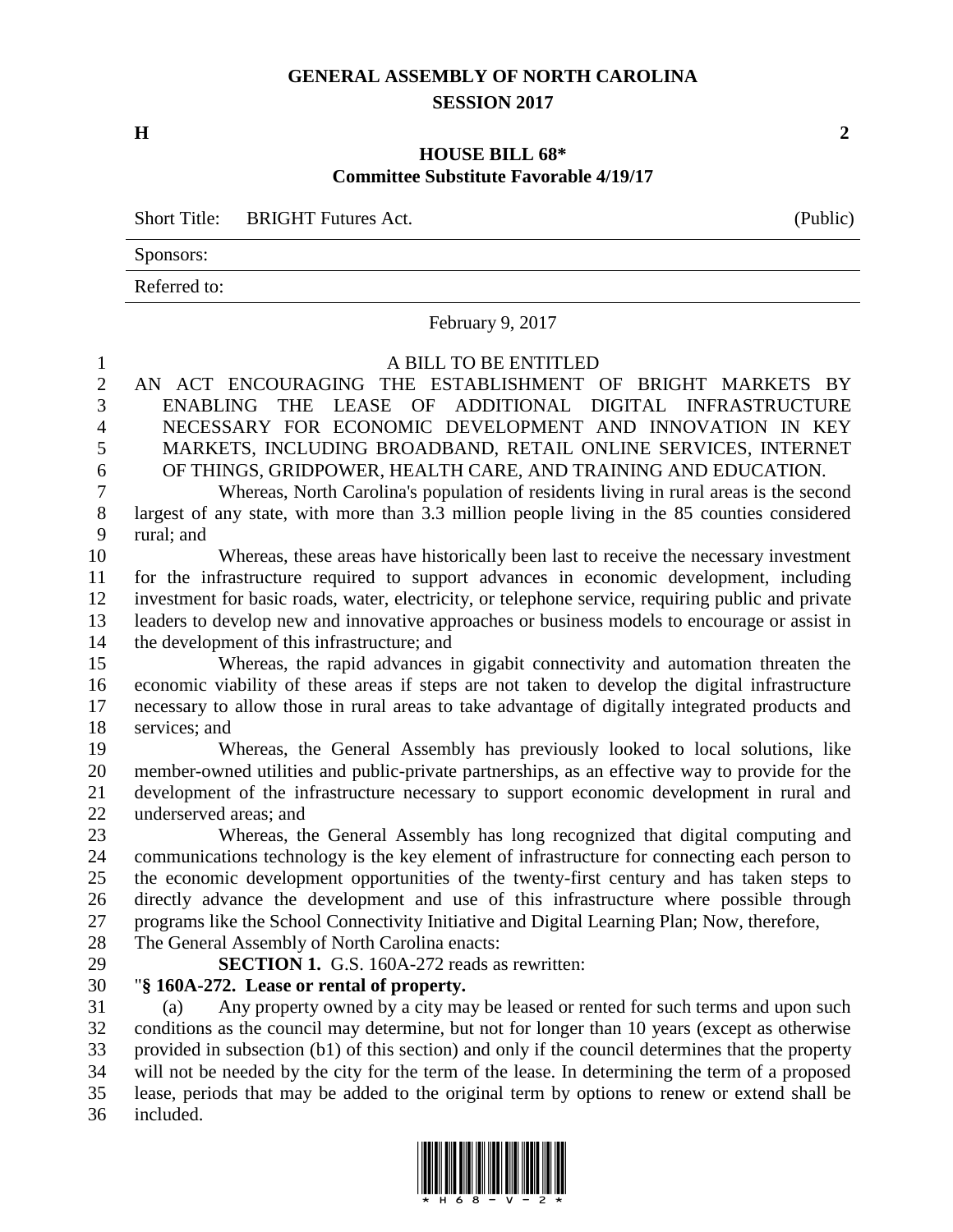# **General Assembly Of North Carolina Session 2017**  (a1) Property may be rented or leased only pursuant to a resolution of the council authorizing the execution of the lease or rental agreement adopted at a regular council meeting upon 30 days' public notice. Notice shall be given by publication describing the property to be leased or rented, stating the annual rental or lease payments, and announcing the council's intent to authorize the lease or rental at its next regular meeting. (b) No public notice as required by subsection (a1) of this section need be given for resolutions authorizing leases or rentals for terms of one year or less, and the council may delegate to the city manager or some other city administrative officer authority to lease or rent city property for terms of one year or less. (b1) Leases for terms of more than 10 years shall be treated as a sale of property and may be executed by following any of the procedures authorized for sale of real property. (c) Notwithstanding subsection (b1) of this section, the council may approve a lease without treating that lease as a sale of property for any of the following reasons: (1) For the siting and operation of a renewable energy facility, as that term is defined in G.S. 62-133.8(a)(7), for a term up to 25 years. (2) For the siting and operation of a tower, as that term is defined in G.S. 146-29.2(a)(7), for communication purposes for a term up to 25 years. (3) For the operation and use of components of a wired or wireless network, for **a** term up to 25 years. 20 (d) Notwithstanding subsection (a) of this section, any lease by a city of any duration for components of a wired or wireless network shall be entered into on a competitively neutral and nondiscriminatory basis and made available to similarly situated providers on comparable terms and conditions and shall not be used to subsidize the provision of competitive service." **SECTION 2.(a)** G.S. 160A-272.1 reads as rewritten: "**§ 160A-272.1. Lease of utility or enterprise property.** 26 Subject to this Article and G.S. 160A-321, a city-owned utility or public service enterprise, or part thereof, may be leased." **SECTION 2.(b)** G.S. 160A-321 reads as rewritten: "**§ 160A-321. Sale, lease, or discontinuance of city-owned enterprise.** (a) A city is authorized to sell or lease as lessor any public enterprise that it may own upon any terms and conditions that the council may deem best. However, except as to transfers to another governmental entity pursuant to G.S. 160A-274 or as provided in subsection (b) of this section, a city-owned public enterprise shall not be sold, leased to another, or discontinued unless the proposal to sell, lease, or discontinue is first submitted to a vote of the people and approved by a majority of those who vote thereon. Voter approval shall not be required for the sale, lease, or discontinuance of airports, off-street parking systems and facilities, or solid waste collection and disposal systems. (b) For the sale, lease, or discontinuance of water treatment systems, water distribution systems, or wastewater collection and treatment systems, a city may, but is not required to, submit to its voters the question of whether such sale, lease, or discontinuance shall be undertaken. The referendum is to be conducted pursuant to the general and local laws applicable to special elections in such city. (c) Notwithstanding subsections (a) and (b) of this section, a city may lease a part of the city-owned public enterprise to be operated and used as component of a wired or wireless network without a vote of people. Any lease under this subsection shall be subject to Article 12 of this Chapter." **SECTION 3.(a)** Article 23 of Chapter 153A of the General Statutes is amended by adding a new section to read: "**§ 153A-458. Authority to construct internal communications.**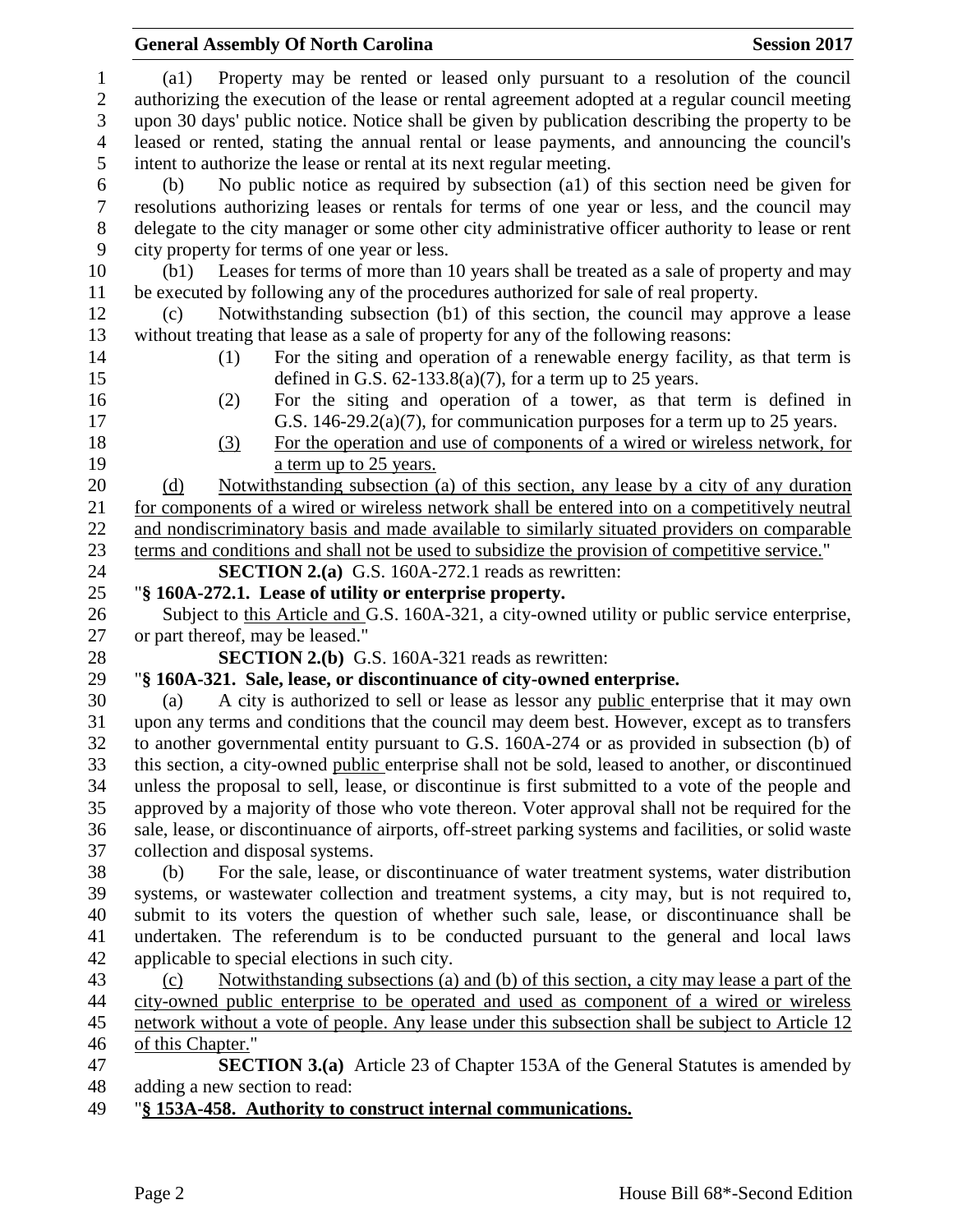|                  |                             | <b>General Assembly Of North Carolina</b>                                                     | <b>Session 2017</b> |
|------------------|-----------------------------|-----------------------------------------------------------------------------------------------|---------------------|
| $\mathbf{1}$     |                             | A county shall have the authority to purchase, lease, construct, and operate facilities to    |                     |
| $\overline{c}$   |                             | support intragovernmental services for the county's internal governmental purposes, including |                     |
| 3                |                             | wired or wireless network facilities."                                                        |                     |
| $\overline{4}$   |                             | <b>SECTION 3.(b)</b> G.S. 143-128.1C is amended by adding a new subsection to read:           |                     |
| 5                | $"(\text{n})$               | For purposes of this section, the term "public-private project" shall also include a          |                     |
| 6                |                             | capital improvement project undertaken for the benefit of a city or county pursuant to a      |                     |
| $\boldsymbol{7}$ |                             | development contract that includes construction of components of a wired or wireless network  |                     |
| $8\,$            |                             | in conjunction with or part of another construction project undertaken by the city or county. |                     |
| $\boldsymbol{9}$ |                             | Nothing in this subsection authorizes a city or county to unilaterally provide high-speed     |                     |
| 10               |                             | Internet broadband service, or infrastructure needed to support broadband, computing, and     |                     |
| 11               | communications components." |                                                                                               |                     |
| 12               |                             | <b>SECTION 5.</b> G.S. 143B-472.80 is amended by adding a new subdivision to read:            |                     |
| 13               |                             | "§ 143B-472.80. North Carolina Board of Science, Technology, and Innovation; creation;        |                     |
| 14               |                             | powers and duties.                                                                            |                     |
| 15               |                             | The North Carolina Board of Science, Technology, and Innovation of the Department of          |                     |
| 16               |                             | Commerce is created. The Board has the following powers and duties:                           |                     |
| 17               |                             |                                                                                               |                     |
| 18               |                             | On or before July 1, 2017, and annually on January 1 thereafter, the Board                    |                     |
| 19               | (5)                         | shall report to the Governor, the chairs of the House of Representatives                      |                     |
| 20               |                             | Appropriations Committee on Agriculture and Natural and Economic                              |                     |
| 21               |                             | Resources, the chairs of the Senate Appropriations Committee on Natural                       |                     |
| 22               |                             | and Economic Resources, the Fiscal Research Division, the Secretary of                        |                     |
| 23               |                             | Commerce, and any North Carolina nonprofit corporation with which the                         |                     |
| 24               |                             | Department of Commerce contracts pursuant to G.S. 143B-431.01 on the                          |                     |
| 25               |                             | impact that technology and innovation in the BRIGHT Markets is having on                      |                     |
| 26               |                             | economic growth and development in this State, including recommendations                      |                     |
| 27               |                             | for increasing that impact. As used in this subdivision, the term "BRIGHT                     |                     |
| 28               |                             | Markets" means the following market segments: broadband, retail online                        |                     |
| 29               |                             | services, the Internet of things, the power grid, health care, and training and               |                     |
| 30               |                             | education. The report shall include:                                                          |                     |
| 31               |                             | An evaluation of the impact of the North Carolina Providing Access<br>a.                      |                     |
| 32               |                             | to Capital for Entrepreneurs and Small Businesses Act in S.L.                                 |                     |
| 33               |                             | 2016-103 on investment in BRIGHT Market enterprises for the                                   |                     |
| 34               |                             | previous reporting year and recommendations for increasing that                               |                     |
| 35               |                             | impact.                                                                                       |                     |
| 36               |                             | Recommendations for the establishment and funding of a BRIGHT<br><u>b.</u>                    |                     |
| 37               |                             | Futures Innovation Fund, to be administered by the Office of                                  |                     |
| 38               |                             | Science, Technology, and Innovation of the Department of                                      |                     |
| 39               |                             | Commerce, that would be funded for at least five years to be used to                          |                     |
| 40               |                             | provide annual grants or loans to accelerate innovation by and                                |                     |
| 41               |                             | investment in enterprises in BRIGHT Market segments."                                         |                     |
| 42               |                             | <b>SECTION 6.</b> G.S. 115D-5.1(f) reads as rewritten:                                        |                     |
| 43               |                             | "§ 115D-5.1. Workforce Development Programs.                                                  |                     |
| 44               |                             |                                                                                               |                     |
| 45               | (f)                         | The State Board shall report on an annual basis to the Joint Legislative Education            |                     |
| 46               |                             | Oversight Committee on: on all of the following:                                              |                     |
| 47               | (1)                         | The total amount of funds received by a company under the Customized                          |                     |
| 48               |                             | Training Program; Program.                                                                    |                     |
| 49               | (1a)                        | The types of services sought by the company, whether for new, expanding,                      |                     |
| 50               |                             | or existing industry.                                                                         |                     |
| 51               | (2)                         | The amount of funds per trainee received by that eompany; company.                            |                     |
|                  |                             |                                                                                               |                     |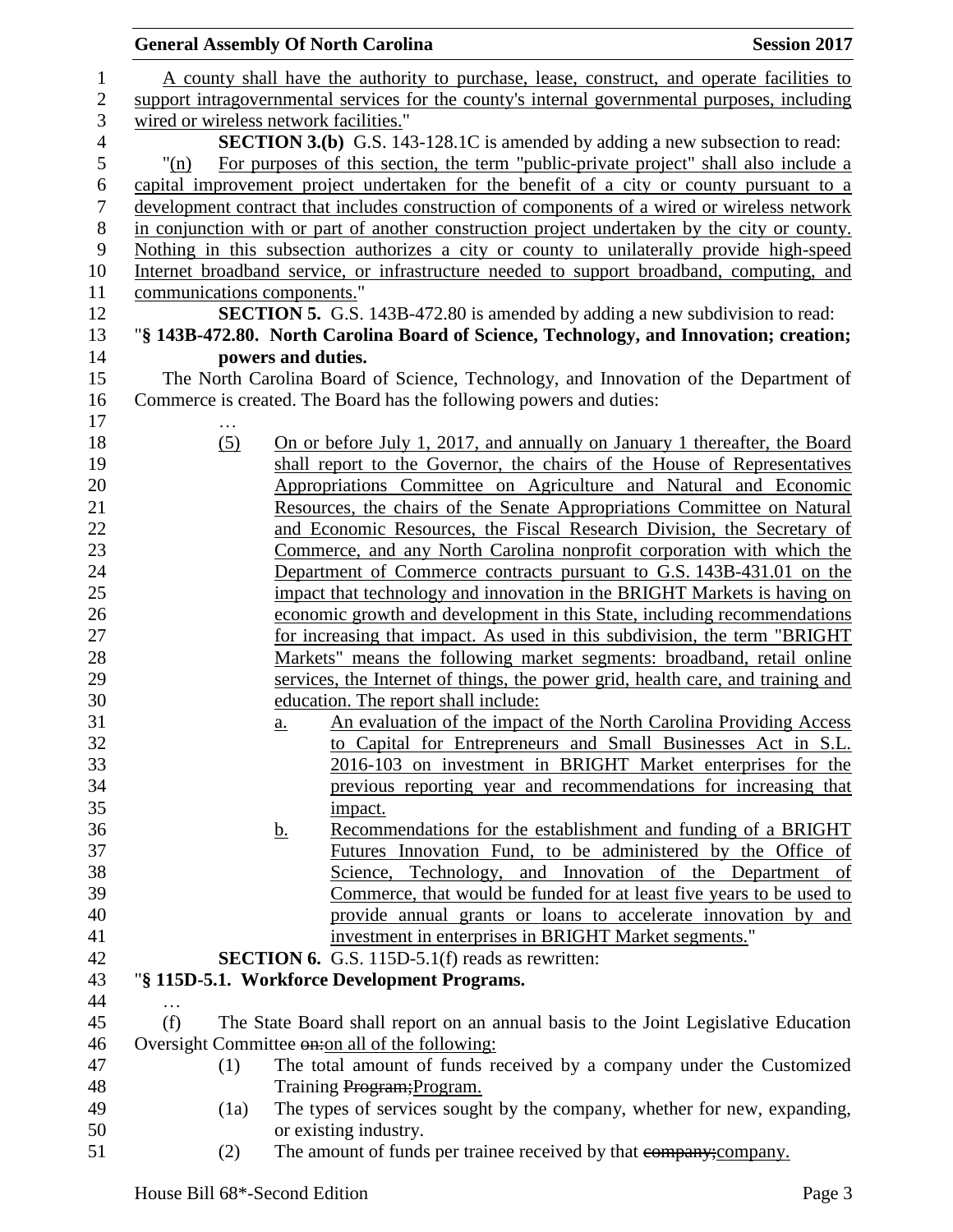|            |                      | <b>General Assembly Of North Carolina</b>                                                                                                                                          | <b>Session 2017</b> |
|------------|----------------------|------------------------------------------------------------------------------------------------------------------------------------------------------------------------------------|---------------------|
|            | (3)                  | The amount of funds received per trainee by the community college                                                                                                                  |                     |
|            |                      | delivering the training; training.                                                                                                                                                 |                     |
|            | (4)                  | The number of trainees trained by the company and community eollege;                                                                                                               |                     |
|            |                      | andcollege.                                                                                                                                                                        |                     |
|            | (5)                  | The number of years that company has been funded.                                                                                                                                  |                     |
|            | (6)                  | An assessment of how the Customized Training Program has been used to                                                                                                              |                     |
|            |                      | in BRIGHT Market<br>support<br>companies                                                                                                                                           | segments, including |
|            |                      | recommendations on how these efforts can be expanded or aligned with                                                                                                               |                     |
|            |                      | nondegree certification programs to increase employment in jobs shown in                                                                                                           |                     |
|            |                      | the NCWorks Online system that require those nondegree certifications. As                                                                                                          |                     |
|            |                      | used in this subdivision, the term "BRIGHT Market" means the following                                                                                                             |                     |
|            |                      | market segments: broadband, retail online services, the Internet of things, the                                                                                                    |                     |
|            |                      | power grid, health care, and training and education."                                                                                                                              |                     |
|            |                      | <b>SECTION 7.</b> G.S. 143B-438.14 is amended by adding a new subsection to read:                                                                                                  |                     |
|            |                      | "§ 143B-438.14. "No Adult Left Behind" Initiative.                                                                                                                                 |                     |
| .          |                      |                                                                                                                                                                                    |                     |
| (e)        |                      | On or before July 1, 2017, and annually on January 1 thereafter, the NCWorks                                                                                                       |                     |
|            |                      | Commission shall submit to the Governor and to the chairs of the House of Representatives                                                                                          |                     |
|            |                      | Appropriations Committee on Agriculture and Natural and Economic Resources, the chairs of<br>the Senate Appropriations Committee on Natural and Economic Resources, and the Fiscal |                     |
|            |                      | Research Division the following regarding BRIGHT Market segments, which phrase means                                                                                               |                     |
|            |                      | broadband, retail online services, the Internet of things, the power grid, health care, and training                                                                               |                     |
|            | and education:       |                                                                                                                                                                                    |                     |
|            | (1)                  | An assessment of current adult educational programs to expand economic                                                                                                             |                     |
|            |                      | opportunities for adult workers in BRIGHT Market segments.                                                                                                                         |                     |
|            | (2)                  | An evaluation of nondegree certifications, as reflected in the NCWorks                                                                                                             |                     |
|            |                      | Online system, that are being offered, including recommendations for how                                                                                                           |                     |
|            |                      | certification programs can be expanded, accelerated, and made more readily                                                                                                         |                     |
|            |                      | accessible.                                                                                                                                                                        |                     |
|            | (3)                  | An evaluation of how data in the NCWorks Online system is made available                                                                                                           |                     |
|            |                      | for use in conjunction with other workforce and education data in systems                                                                                                          |                     |
|            |                      | operated by other State agencies, including the Department of Information                                                                                                          |                     |
|            |                      | Technology. The evaluation shall include recommendations for how                                                                                                                   |                     |
|            |                      | information can be more readily shared with public and private enterprises                                                                                                         |                     |
|            |                      | through application interfaces and open data frameworks to accelerate and                                                                                                          |                     |
|            |                      | increase employment in the BRIGHT Market segments."                                                                                                                                |                     |
|            |                      | <b>SECTION 8.</b> Section 15.1 of S.L. 2016-94 is amended by adding two new                                                                                                        |                     |
|            | subsections to read: |                                                                                                                                                                                    |                     |
|            |                      | "SECTION 15.1.(e) On or before July 1, 2017, the Department of Commerce shall                                                                                                      |                     |
|            |                      | supplement the report submitted pursuant to subsection (b) of this section with all of the                                                                                         |                     |
| following: |                      |                                                                                                                                                                                    |                     |
|            | (1)                  | An evaluation of the impact of the inclusion of digital infrastructure in                                                                                                          |                     |
|            |                      | G.S. 143-128.1C on the ability of individuals and communities to pursue                                                                                                            |                     |
|            |                      | public-private partnerships to develop digital infrastructure in underserved                                                                                                       |                     |
|            |                      | areas and recommendations on how to accelerate development efforts.                                                                                                                |                     |
|            | (2)                  | An evaluation of whether funds allocated for downtown revitalization                                                                                                               |                     |
|            |                      | projects can or should be used to support the development of digital                                                                                                               |                     |
|            |                      | infrastructure.                                                                                                                                                                    |                     |
|            | (3)                  | Recommendations for ways the Rural Economic Development Division,                                                                                                                  |                     |
|            |                      | North Carolina Rural Electrification Authority, Labor Force Development                                                                                                            |                     |
|            |                      | Council, Rural Infrastructure Authority, Community Assistance Division,                                                                                                            |                     |